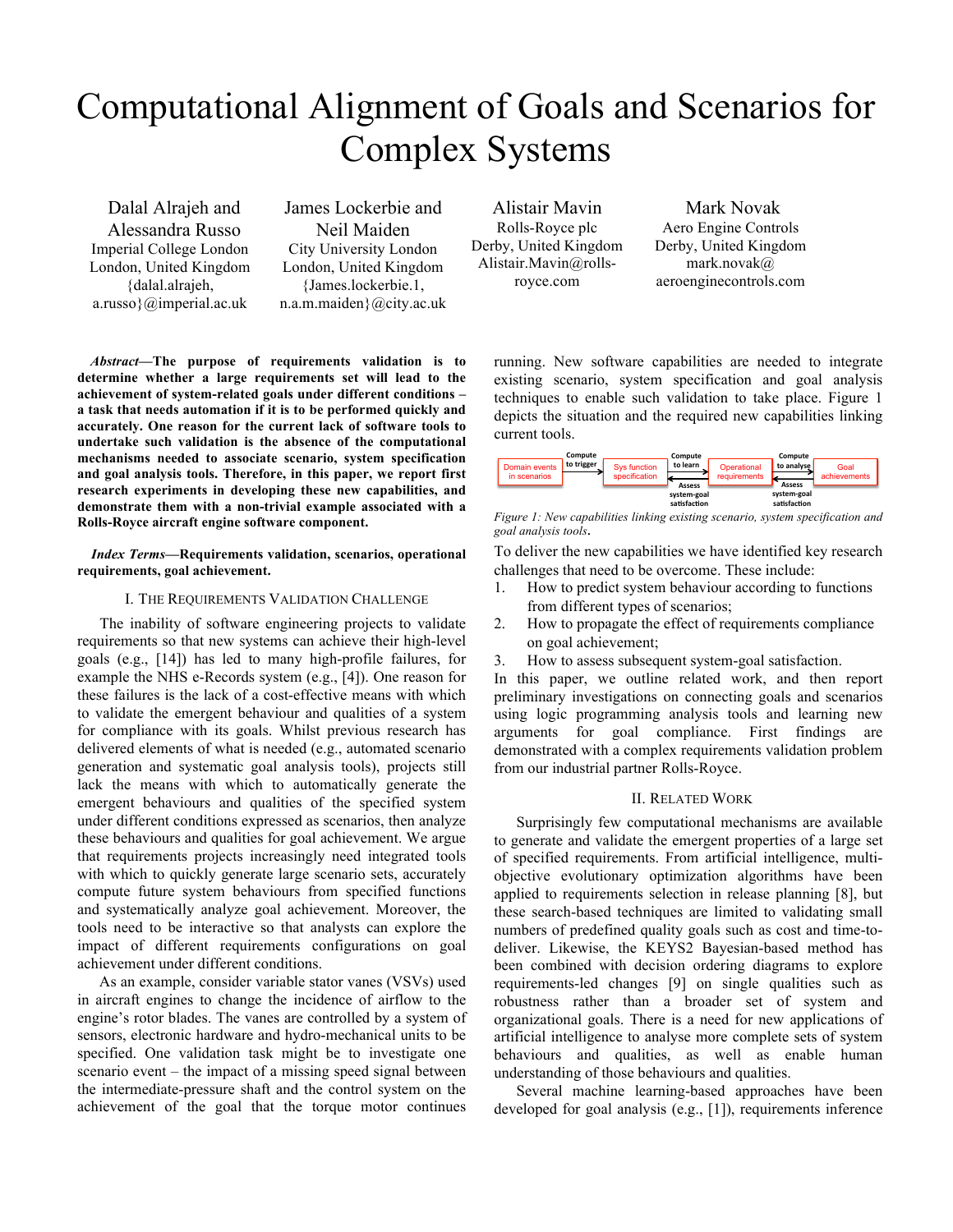(e.g.,  $[2,3,15]$ ) and behaviour model synthesis (e.g.,  $[6,7]$ ). Though these methods produce sound results, they do not provide an automated mechanism for integrating domain assumptions, goals, requirements and abnormal behaviours and states each of which has been partially specified, nor for exploring the different, possible ways for integrating them.

Finally, most computational scenario techniques are used to specify required system behaviours rather than complex conditions in which the system must operate. For example, Live Statecharts extend UML message sequence charts with means for distinguishing between possible, necessary and forbidden behaviours [12] in tasks such as program synthesis [13]. To address these needs we are proposing new computational scenario techniques that can automatically generate different combinations of conditions under which systems must operate in forms that can exercise system specifications automatically.

#### III. EARLY RESEARCH RESULTS

Our proposed work to overcome the research challenges builds on 3 pieces of research undertaken previously:

- 1. A computational tool for automatic scenario generation. The tool provides services with which to generate static scenario descriptions of possible inbound events that are deployed to validate requirements completeness against these events [18];
- 2. A tool-based framework that combines model checking, inductive learning and scenarios to support the elaboration of a complete set of operational requirements with respect to given set of functions [2];
- 3. A computational tool for automatic impact propagation in large goal models. The tool extends goal modelling in complex systems with goal satisfaction arguments to investigate the impact of atomic requirement changes on goal and requirement compliance [17].

To be able to predict system behaviour from different types of scenario design event, we are extending existing descriptive models of abnormal behaviour and state in scenario generation [18] with specifications of behavioural and quality consequences that can be implemented in computational form. To be able to reason about changes introduced to goal models, we are associating these with a declarative representation using logic programming. We are then using Answer Set Programming (ASP) [16] as a computational mechanism for aligning goals and scenarios, in order to explore the impact of changes to the goal model on goal achievement and to generate scenarios that illustrate the effect of such changes. Lastly, to be able to learn operational requirements from specifications of system functions and selected system qualities, and to propagate the effect of learned satisfaction arguments on goal achievement, we are extending the ASPAL declarative learning system [5] to accommodate probabilistic reasoning about complex system goal models.

#### IV. A DEMONSTRATING EXAMPLE

From the normal course specification of the VSV system provided by Rolls-Royce, we purposefully developed a goal model to demonstrate the following stages of our approach. Our aim is to implement these stages in an end-to-end requirements validation tool in which analysts can explore the effect of different specification configurations on goal achievement under different scenario conditions. As a first step we are prototyping each of the components reported in A-C separately to enable us to experiment with the potential benefits of the proposed new capabilities and tool integration.

#### *A. Extending Goal Models with Inbound Scenario Events*

Required system behaviours and qualities of a modified version of the VSV system are represented using the *i\** model notation [19] shown in Figure 2. The model includes, in particular, relationships and goals not explicitly stated in the normal course description of the system, as the objective is to create the situation where changes are made to an existing (partial) model and impact analysis is then required.



*Figure 2: An i\* Strategic Rationale model of the VSV system showing the impact of selected abnormal scenario events on the completion of actor tasks and the validity of actor dependencies*

We build on the ART-SCENE tool to generate possible inbound scenario events to the VSV system. ART-SCENE deploys a tried-and-tested event generation rule-set, based on taxonomies of abnormal behaviour and state to generate possible alternative course events instantiated to given domains, such as *aircraft engines*. One such generated alternative course event is *what if the speed signal between two mechanical devices is missing?* One advance that we are experimenting with is to associate these events directly to goal models, for example the impact of a missing speed signal between the intermediate-pressure shaft sensor and the control system as expressed on the *i\** model can be further explored.

# *B. Computing Candidate Impacts on Goal Achievement*

We have chosen to use ASP as a means for generating impacts of possible *i\** model changes arising from inbound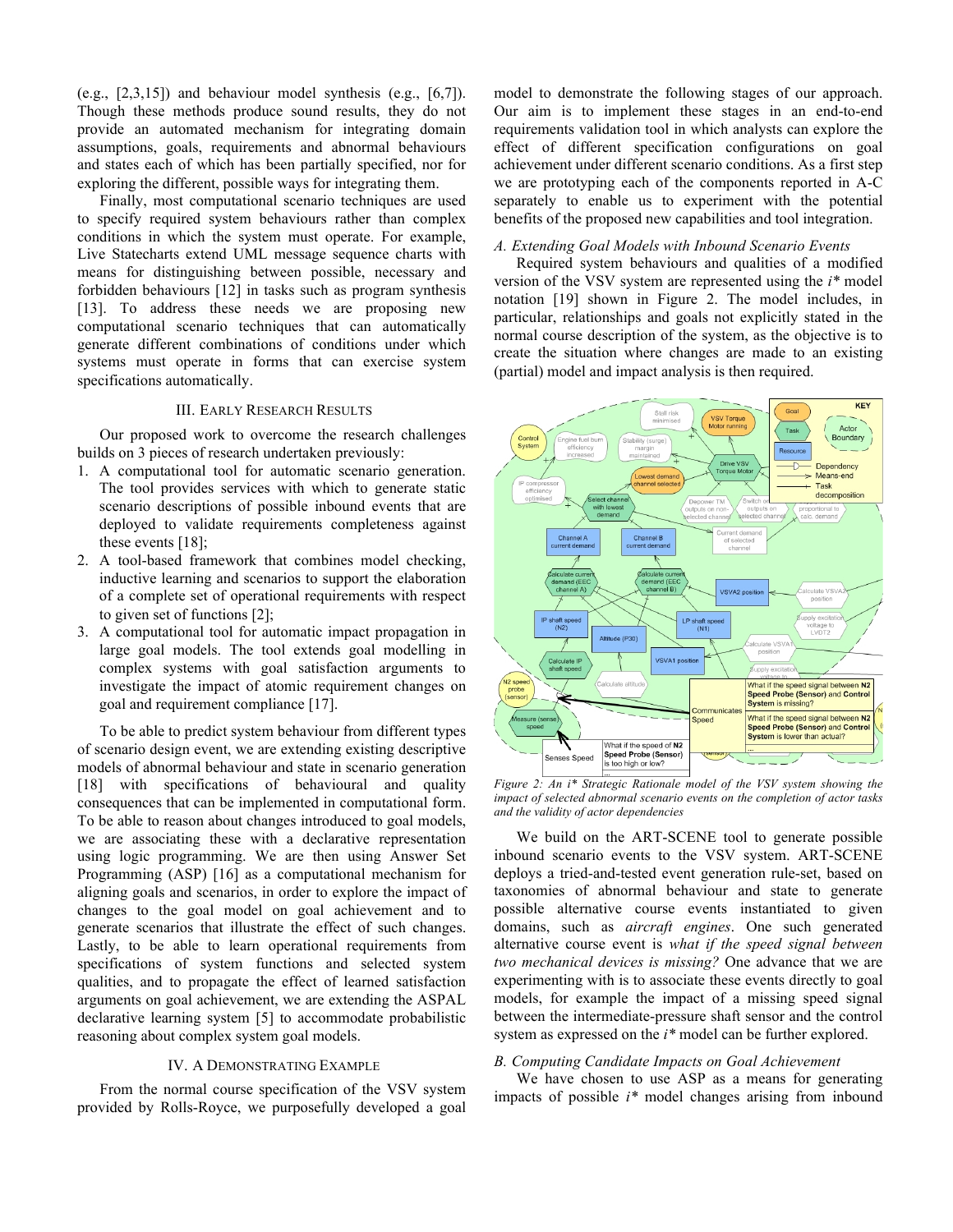scenario events on the achievement of goals that are specified in the model. ASP is particularly suited to support such task due to its efficient capacity to prompt and explore large search spaces in a timely manner. To deploy ASP, the *i\** goal models need to be mapped into an ASP representation, whereby relationship between artifacts in the *i\** model can be expressed as conjunctions of if-then rules.

Consider the goal model given in Figure 2. The following rules capture an excerpt of the model and in particular the goal that "*torque motor continues running*" (rule 1), tasks (rules 2- 3), resources (rule 4) and links between them (rules 6-7).

| goal(vsv_torque_motor_running).                                                                                                                                                                                                                                                | (1)        |
|--------------------------------------------------------------------------------------------------------------------------------------------------------------------------------------------------------------------------------------------------------------------------------|------------|
| task(drive_vsv_torque_motor).<br>task(calculate_demand_of_channel(a)).                                                                                                                                                                                                         | (2)<br>(3) |
| resource(ip_shaft_speed_n1).<br>channel(a).                                                                                                                                                                                                                                    | (4)<br>(5) |
| happens(achieve(vsv_torque_motor_running), N, S):-<br>$timepoint(N)$ , scenario(S),<br>holdsAt(achieved(drive_vsv_torque_motor), N, S).                                                                                                                                        | (6)        |
| happens(achieve(drive_vsv_torque_motor), N, S):-<br>timepoint $(N)$ , scenario $(S)$ ,<br>channel(CH),                                                                                                                                                                         | (7)        |
| holdsAt(achieved(select_channel_with_lowest_demand(CH), N, S),<br>holdsAt(achieved(depower_tm_outputs_on_nonselected_channel,N,S),<br>holdsAt(achieved(switch_on_tm_outputs_on_selected_channels,N,S),<br>holdsAt(achieved(supply_current_proportional_to_calc_demand), N, S). |            |

The predicates *goal*, *task*, *resource*, *channel*, *timepoint* and *scenario* are type predicates. For instance, rule (5) states that *a* is a constant of type channel. The semantics of the other predicates is given in Table I. In our interpretation, we consider achieve(T) and produce(R) to be actions that may be performed, and achieved(T) and available(R) to be fluents, i.e., time-varying properties that may be true or false. In this representation, variables are represented starting with an uppercase letter whilst constants with lower case ones.

TABLE I. DEFINITION OF PREDICATES USED IN ASP

| <b>Predicate</b>    | <b>Meaning</b>                                 |  |  |
|---------------------|------------------------------------------------|--|--|
| achieve(T)          | Achieve task T                                 |  |  |
| achieved(T)         | Task T is achieved                             |  |  |
| produce(R)          | Produce resource R                             |  |  |
| available(R)        | Resource R is available                        |  |  |
| happens $(A, N, S)$ | Action A happens at time point N in scenario S |  |  |
| holdsAt(F, N, S)    | Fluent F holds at time point N in scenario S   |  |  |

In essence, each rule codifies one link in the *i\** model. For example, rule 1 states that the system achieves the goal "vsv\_torque\_motor\_running" if the task "drive\_vsv\_torque\_motor" is achieved, so capturing the means-end link between a goal and its associated task.

Our ASP representation provides a shared interface between the goal model and scenario-based specifications. Once it has been produced, we can use an ASP engine (e.g., *iclingo* [10]) to analyse goal achievement, compute scenarios allowed by the model and the impact of changes to the model on scenarios and goal achievement. We briefly describe our initial investigation of impact on goals using ASP.

A goal model can be verified for goal achievement by simply querying ASP whether all scenarios permitted by the ASP representation and a set of input entries achieve the goals. In our running example, the entries correspond to the *N2* and *N1 speed sensors measures*, *P30 engine pressure measure* and the *positions of VSVA1* and *VSVA2* as follows.

| holdsAt(available(volt_prop_to_actuator_pos(vsva2)), 0, s1). | (8)  |
|--------------------------------------------------------------|------|
| holdsAt(available(volt_prop_to_actuator_pos(vsva1)), 0, s1). | (9)  |
| holdsAt(available(n1_speed_measure), 0, s1).                 | (10) |
| holdsAt(available(n2_speed_measure), 0, s1).                 | (11) |
| holdsAt(available(p30_engine_pressure_measure), 0, s1).      | (12) |

The tool then produces 32 varied scenarios in 0.010 second where the goal "vsv\_torque\_motor\_running" is achieved.

Using the *what-if* statements produced by ART-SCENE, we can also explore the effects of exception cases on the achievement of the goals. For instance, consider the question "*What-if the speed signal between N2 speed probe sensor and the Control system is missing*" shown in Figure 2. To demonstrate the effect of this exception, we eliminate from our ASP representation the rule that represents the dependency link between the task "*Measure Speed*", controlled by the *N2 speed probe*, and the task "*Calculate IP shaft speed*" controlled by the *Control system*, i.e.,

happens(achieve(calculate\_ip\_shaft\_speed), N, S):timepoint(N), scenario(S). holdsAt(available(n2\_speed\_measure), N, S).

and run the tool. Consequently, the tool produces an output stating that the goal "vsv\_torque\_motor\_running" can no longer be achieved. Furthermore, the tool can automatically generate scenarios explaining why the goal cannot be achieved. In our example, a sequence of tasks leading to undesirable states in which the tasks "*calculate demand of channel(a)*" and "*calculate\_demand\_of\_channel(b)*" can no longer be fulfilled as the required resource *IP shaft speed* is not available.

Our preliminary experiments suggest an increased benefit in using ASP as it allows us to predict system behaviour for given functions using different types of scenario design events and support related analysis of impacts on system-goals.

# *C. Learning Assumptions for Satisfaction Arguments*

The semantics of the *i\** model inherently represent some notion of satisfaction, for instance, a particular task has to be completed in order for its associated goal to be satisfied. In our example, for instance, the task of "*calculating current demand in channel a during steady state operation*" is satisfied by five resources being available, namely the *LP shaft speed*, *IP shaft speed*, *altitude* and the *positions for VSVS1* and *VSVA2*. However, the model itself does not include assumptions made by the engineer about the relationship between resources, tasks and goals, nor does it account for abnormal behaviours.

*Satisfaction arguments* [11] are used as a means of associating important domain assumptions to the specification of system behaviour leading to goal achievement. By attaching tasks and goals with satisfaction arguments, it is possible to determine whether a given high-level goal will hold or not. Our past experiences have revealed that satisfaction arguments are both time-consuming and difficult for human analysts to